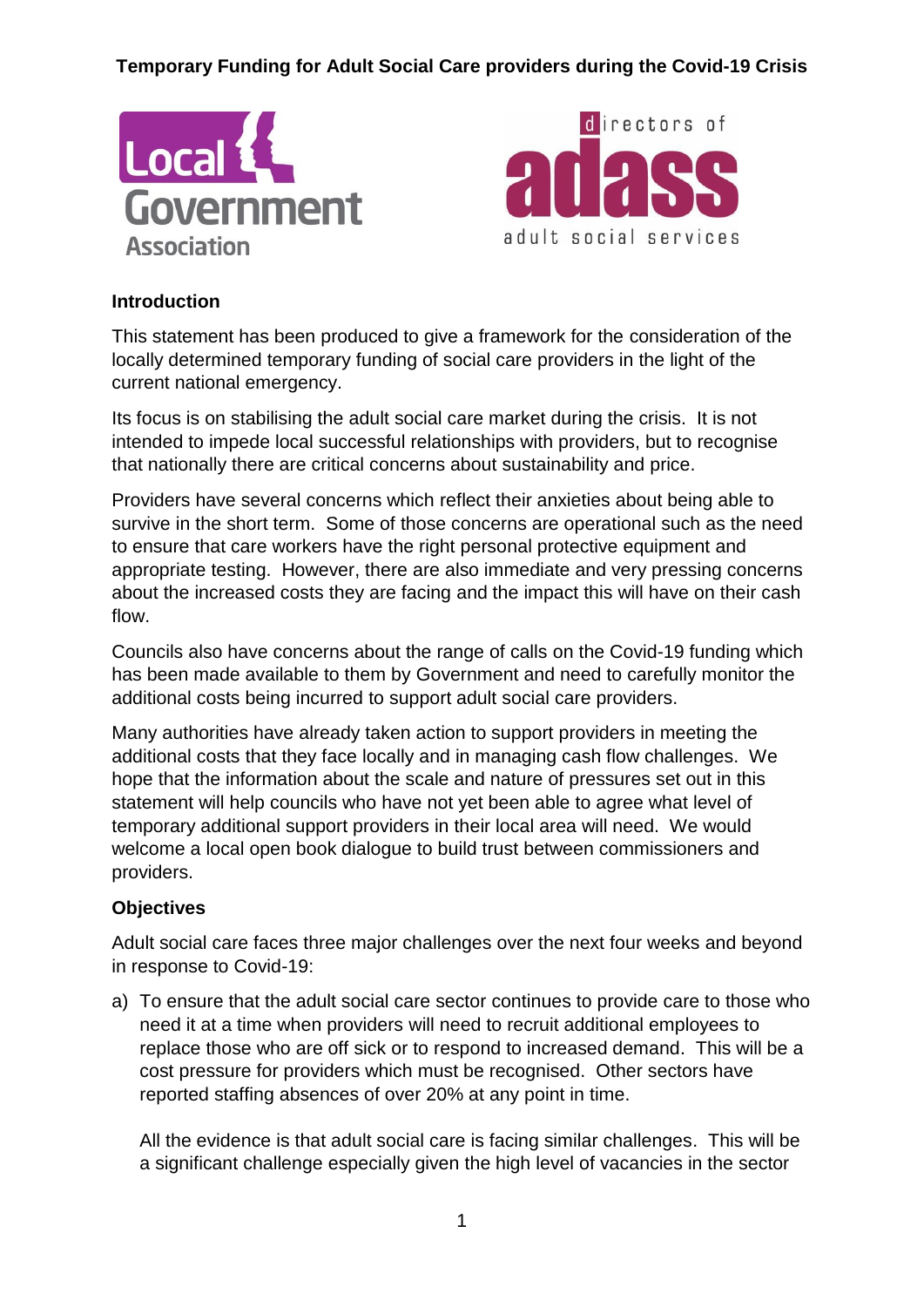and the significant turnover of employees and will mean that providers incur additional costs. Providers are likely to face other increased costs especially Personal Protective Equipment (PPE) and the extra time required to deliver care safely whilst following infection control guidance.

It is important to acknowledge the existing fragility of the care market before it had to contend with the challenges arising from Covid-19. It is not intended that the additional £1.6 billion of Government funds are used to make up previous shortcomings.

b) To support the immediate discharge of hospital patients who are medically fit to leave. Adult social care packages will be required for many of those people. Home care packages and care home placements will need to be sourced locally and fees agreed locally with providers along with the NHS and Government organising appropriate testing.

Given the need for immediate discharge from hospital within two hours, for additional reablement capacity to maximise independence and the implications of Covid-19, we need to invest in safe and sustainable approaches that will in themselves help people recover and free up resources. All organisations should be following the guidance on discharge that has been issued.<sup>1</sup> Local authorities are the lead commissioners of discharge care packages working closely with colleagues from the NHS.

c) To increase capacity to enable the social care system to meet additional need and demand in relation to hospital discharge the NHS is seeking to achieve. This is through a combination of a 5% increase in care home capacity utilising half of the existing vacancies – 20,000 beds and increasing capacity for care at home by 10% including home care, personal assistants and other community and voluntary services.

In some instances where homes have inadequate quality, this will require additional staffing and oversight from health and social care. Capacity cannot be judged simply by the number of hours but also needs to take account of how the services in the community help people to recover and rehabilitate.

#### **Funding Providers**

There are 3 areas where councils can take action to support providers as they manage through this crisis; in many cases some or all these actions will have been taken or be under consideration:

1. It is important that underlying fee increases for 2020/21 consider the impact of the 6.2% increase in the National Living Wage with effect from 1st April 2020. We estimate that the impact of this on provider costs is approximately 5%. Our

<sup>&</sup>lt;u>.</u> <sup>1</sup> https://www.local.gov.uk/our-support/coronavirus-information-councils/covid-19-adult-social-careand-support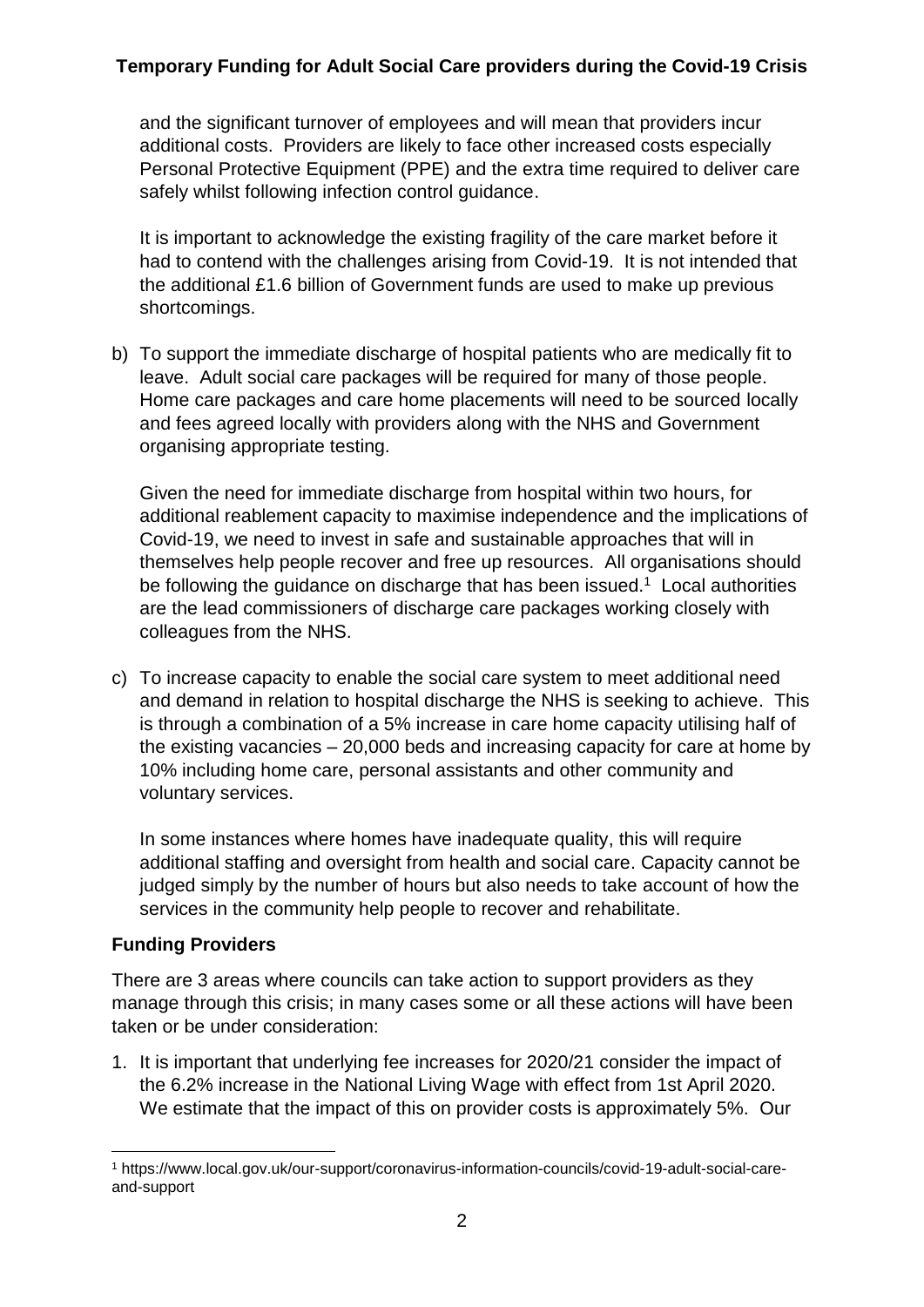calculation recognises that all providers will face an increase in their labour costs of 6.2%. However, labour related costs only make up a proportion of the costs of providing care. We have assumed that those other costs (accommodation, equipment, overheads and profits) make up 30% of costs.

We have assumed that inflation is 2.5% on those other costs. Councils will have already budgeted for revised fee levels in 2020/21 so this is not a call on the £1.6bn Covid-19 resources.

Providers have given positive feedback about the approach taken by some councils but are also critical about the lack of information provided by other local authorities about the level of fees payable from 1 April. We would refer all local authorities to the commissioning guidance note published by the LGA, ADASS and the Care Provider Alliance<sup>2</sup>. Local government will be working with the Care Provider Alliance to share best practice to help with the implementation of that guidance note.

2. Additional temporary funding to recognise the cost pressures caused by Covid-19: higher dependency levels, higher staff sickness absence rates, higher administration costs due to greater volatility of support packages, and PPE costs. It is suggested that any temporary increase could be initially for 1 month with effect from 1st April 2020 with the expectation that it would be extended further if significant staffing issues persist. It is also suggested that the default position is that this extra temporary funding will end when the Covid-19 emergency finishes or is scaled down significantly.

Councils will want to monitor the actual impact on provider costs, and this will also be reviewed nationally in conjunction with the Care Providers Alliance (CPA) during April and each month thereafter. It could also be affected by the different impact of the pandemic in each area on provider costs.

Local authorities will need to consider the most efficient and effective way of making these additional payments which could include by agreement to directly meet additional costs, by uplifts to fees or through support in kind e.g. staffing. We suggest that any temporary increase is conditional on providers continuing to accept new service users (where it is safe to do so and committing to work collaboratively locally).

An initial review of the information from providers suggests that nationally costs are likely to increase by in the region of 10% in April. However, we want to understand this issue better. It may be the case that costs in learning disability services may be differently affected and may need a differing local solution. There are many calls on the Government grant of £1.6 billion and whilst it was expected that a substantial part of would be needed for adult social care, it would not be possible to sustain substantial temporary increases in funding to providers over a number of months without additional Government resources.

<sup>&</sup>lt;u>.</u> <sup>2</sup> https://local.gov.uk/coronavirus-information-councils/social-care-provider-resilience-during-covid-19 guidance-commissioners